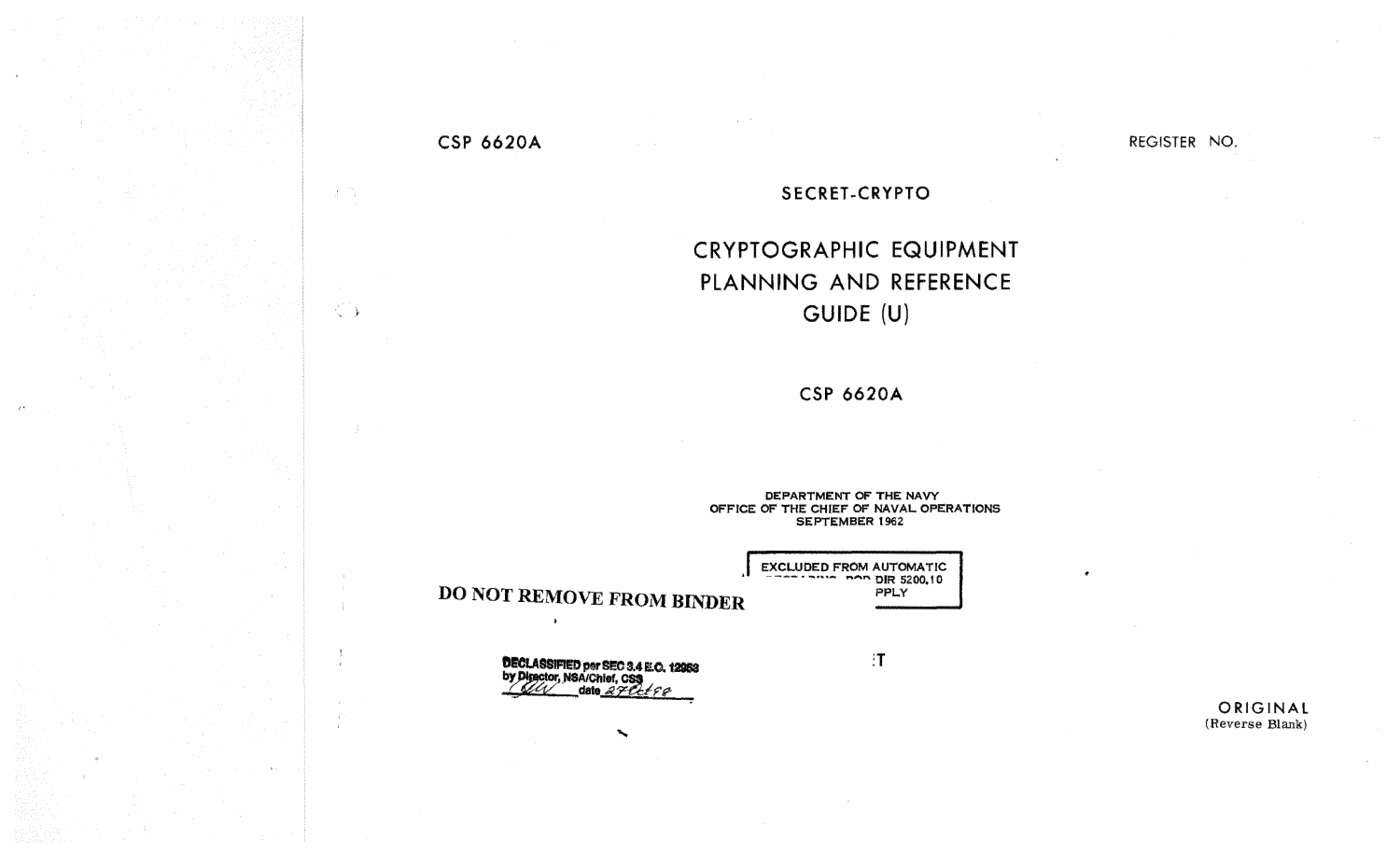**SO** 

 $\mathcal{L}^{\mathcal{A}}$  . 

ka

C

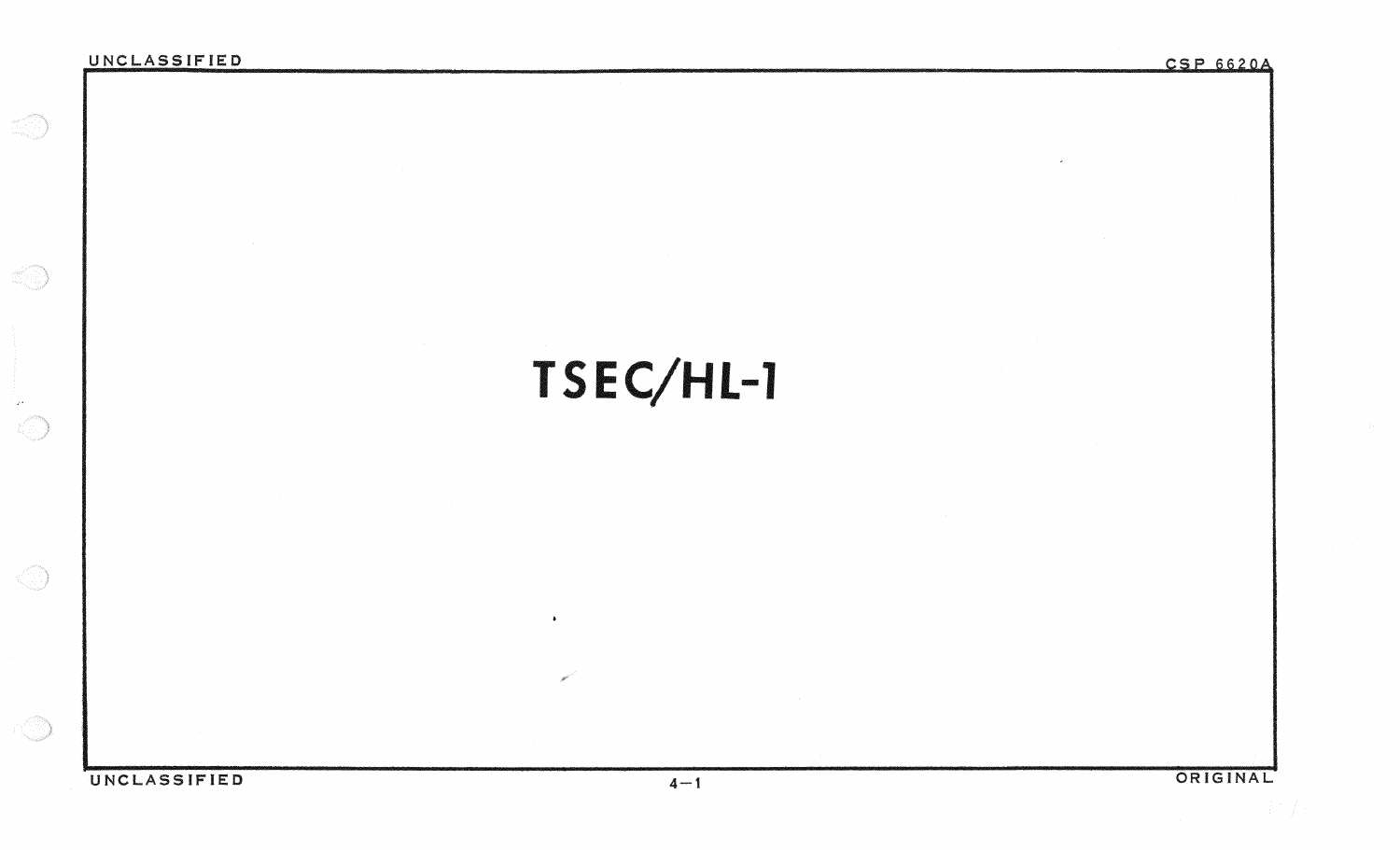## UNCLASSIFIED

CSP 6620A

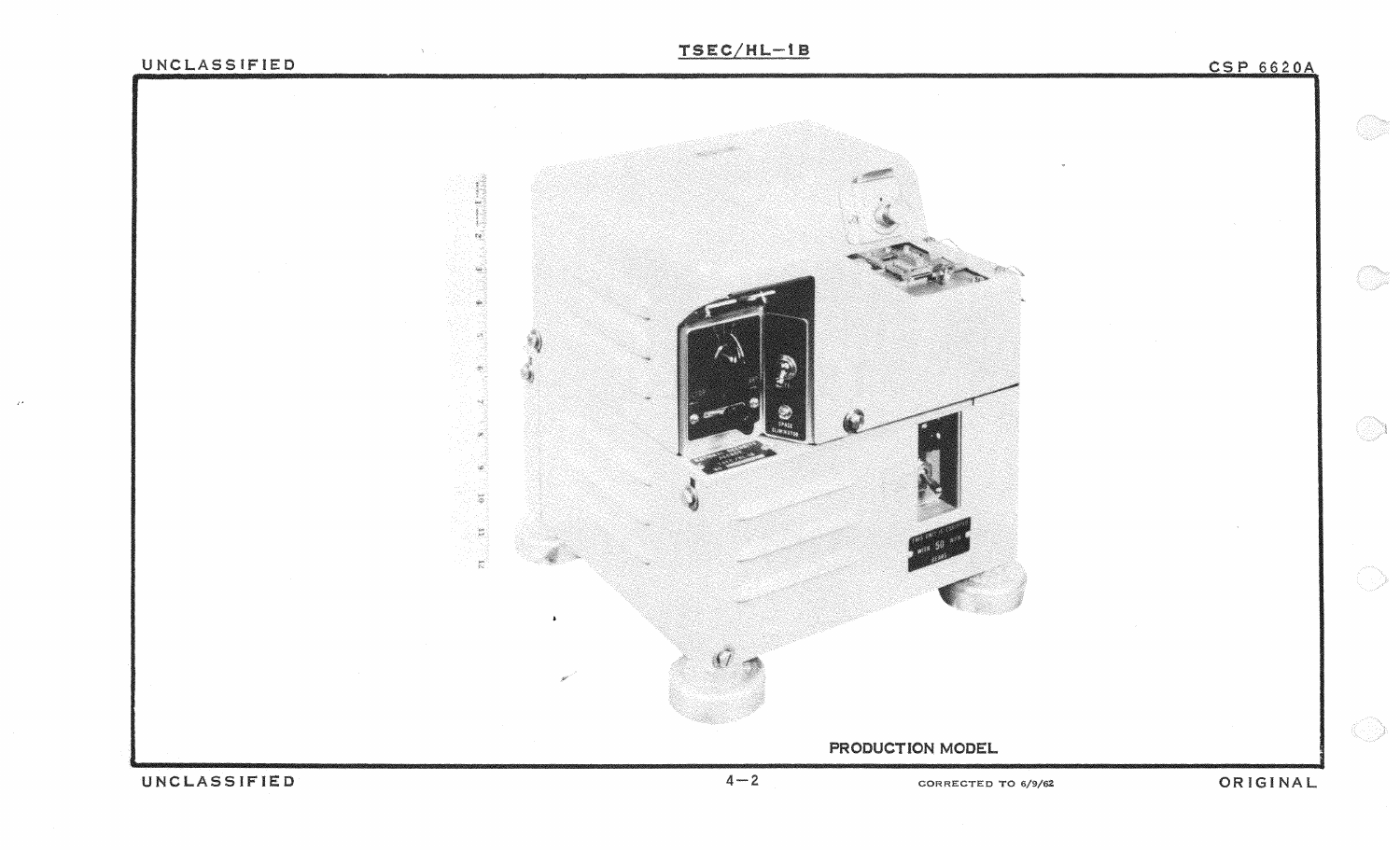| UNCLASSIFIED                                                                           |                                                                                                                                                                                                                                                                                                                                                                                                                                                                                                                                                                                                                                                                                                                                                                                                                                                                                                         |                                                                                                                                                 |               |              |               |               |               |                |                      |              |                      |                |               |              | <b>CSP 6620A</b> |  |
|----------------------------------------------------------------------------------------|---------------------------------------------------------------------------------------------------------------------------------------------------------------------------------------------------------------------------------------------------------------------------------------------------------------------------------------------------------------------------------------------------------------------------------------------------------------------------------------------------------------------------------------------------------------------------------------------------------------------------------------------------------------------------------------------------------------------------------------------------------------------------------------------------------------------------------------------------------------------------------------------------------|-------------------------------------------------------------------------------------------------------------------------------------------------|---------------|--------------|---------------|---------------|---------------|----------------|----------------------|--------------|----------------------|----------------|---------------|--------------|------------------|--|
| <b>DESCRIPTION</b>                                                                     | AN ELECTRO-MECHANICAL TAPE READER DESIGNED TO PROVIDE SEMI-AUTOMATIC DECRYPTION (AND ENCRYPTION<br>WHEN USED IN CONJUNCTION WITH THE HL-2) OF TELETYPEWRITER TRAFFIC. IT CONVERTS THE 5 LEVEL CODE ON A<br>PUNCHED TELETYPEWRITER TAPE INTO A FORM SUITABLE FOR USE BY THE CIPHER UNIT OF THE ASSOCIATED CRYPTO<br>EQUIPMENT (EITHER A KL-47 OR A KL-7 PLUS A KLX-7) THEREBY ELIMINATING THE NEED FOR RETYPING THE INFOR-<br>MATION ON THE KEYBOARD OF THE CRYPTO EQUIPMENT. IT IS EQUIPPED WITH A UNIVERSAL TAPE GUIDE. OPERATING<br>SPEED IS 37 BAUD (50 WPM).<br>THE HL-1B IS A BASIC HL-1 WHICH HAS BEEN MODIFIED BY THE CE-27257 KIT TO PERMIT IT TO WORK WITH THE HL-2<br>CODE CONVERTER IN THE AN/SGA-3 CONFIGURATION, OPERATES AT A SPEED OF 48 BAUD (65 WPM),<br>EITHER THE HL-1 OR HL-1B CAN BE MODIFIED TO PRODUCE ONE EACH HLI-1 AND HLT-1 FOR USE IN THE AN/SGA-5<br><b>CONFIGURATION.</b> |                                                                                                                                                 |               |              |               |               |               |                |                      |              |                      |                |               |              |                  |  |
| <b>STATUS</b>                                                                          | APPROVED FOR SERVICE USE.<br><b>REPAIR PARTS SUPPORT - ESO</b>                                                                                                                                                                                                                                                                                                                                                                                                                                                                                                                                                                                                                                                                                                                                                                                                                                          |                                                                                                                                                 |               |              |               |               |               |                |                      |              |                      |                |               |              |                  |  |
| <b>TRAINING</b>                                                                        | A 5 WEEK COURSE IS CONDUCTED AT PORTSMOUTH AND MARE ISLAND WHICH INCLUDES KL-47, HL-1, HL-2, AND AN/SGA-3.                                                                                                                                                                                                                                                                                                                                                                                                                                                                                                                                                                                                                                                                                                                                                                                              |                                                                                                                                                 |               |              |               |               |               |                |                      |              |                      |                |               |              |                  |  |
| <b>CRYPTOSYSTEM</b>                                                                    | USED ONLY WITH THE KL-47 OR KL-7 (ADONIS/POLLUX)                                                                                                                                                                                                                                                                                                                                                                                                                                                                                                                                                                                                                                                                                                                                                                                                                                                        |                                                                                                                                                 |               |              |               |               |               |                |                      |              |                      |                |               |              |                  |  |
| <b>CLASSIFICATION</b>                                                                  | EQUIPMENT: UNCLASSIFIED<br>KEYING MATERIAL; NOT APPLICABLE<br><b>TRAFFIC:</b><br>SEE KL-47 AND KL-7 SECTIONS                                                                                                                                                                                                                                                                                                                                                                                                                                                                                                                                                                                                                                                                                                                                                                                            |                                                                                                                                                 |               |              |               |               |               |                |                      |              |                      |                |               |              |                  |  |
| <b>PUBLICATIONS</b>                                                                    | <b>OPERATING:</b>                                                                                                                                                                                                                                                                                                                                                                                                                                                                                                                                                                                                                                                                                                                                                                                                                                                                                       | المراجع المقرر القرا<br><b>MAINTENANCE:</b><br>HL-1: AFSAG 1207B (UNCLASSIFIED)<br>HL-1B, KAM-87 (UNCLASSIFIED)<br>KAO-40 (CONFIDENTIAL-CRYPTO) |               |              |               |               |               |                |                      |              |                      |                |               |              |                  |  |
| <b>PROCUREMENT</b><br>(COST IN THOUSANDS)                                              | <b>UNIT COST</b>                                                                                                                                                                                                                                                                                                                                                                                                                                                                                                                                                                                                                                                                                                                                                                                                                                                                                        | <b>PAST</b>                                                                                                                                     |               |              | FY 1963       |               | FY 1964       |                | FY 1965              | FY 1966      |                      | <b>FUTURE</b>  |               | <b>TOTAL</b> |                  |  |
|                                                                                        | \$1,224                                                                                                                                                                                                                                                                                                                                                                                                                                                                                                                                                                                                                                                                                                                                                                                                                                                                                                 | QTY                                                                                                                                             | <b>AMOUNT</b> | QTY          | <b>AMOUNT</b> | QTY.          | <b>AMOUNT</b> | QTY            | <b>AMOUNT</b>        | QTY          | <b>AMOUNT</b>        | QTY            | <b>AMOUNT</b> | QTY          | AMOUNT           |  |
|                                                                                        | <b>AVERAGE</b>                                                                                                                                                                                                                                                                                                                                                                                                                                                                                                                                                                                                                                                                                                                                                                                                                                                                                          | 1988                                                                                                                                            | 2534          |              |               |               |               |                |                      |              |                      |                |               | 1988         | 2534             |  |
| <b>PHYSICAL</b><br><b>CHARACTERISTICS</b>                                              | <b>HEIGHT</b>                                                                                                                                                                                                                                                                                                                                                                                                                                                                                                                                                                                                                                                                                                                                                                                                                                                                                           | <b>WIDTH</b>                                                                                                                                    |               | <b>DEPTH</b> |               | <b>WEIGHT</b> |               | <b>VOLTAGE</b> |                      | <b>POWER</b> |                      | <b>REMARKS</b> |               |              |                  |  |
|                                                                                        | $111/2$ $\text{N}_{\bullet}$                                                                                                                                                                                                                                                                                                                                                                                                                                                                                                                                                                                                                                                                                                                                                                                                                                                                            | $103/8$ in.                                                                                                                                     |               |              | $101/2$ IN.   |               | $291/2$ LBS.  |                | 115<br>$(50-60$ CPS) |              | 300 WATTS.           |                |               |              |                  |  |
| <b>DISTRIBUTION</b><br>SEE AN/SGA-3 AND AN/SGA-5 SECTIONS<br>CSPM-1C, 1-35 ALSO REFERS |                                                                                                                                                                                                                                                                                                                                                                                                                                                                                                                                                                                                                                                                                                                                                                                                                                                                                                         |                                                                                                                                                 |               |              |               |               |               |                |                      |              |                      |                |               |              |                  |  |
|                                                                                        | NOTE: ONLY THE HL-1B IS CAPABLE OF OPERATING IN CONJUNCTION WITH THE HL-2 IN THE AN/SGA-3 CONFIGURATION.                                                                                                                                                                                                                                                                                                                                                                                                                                                                                                                                                                                                                                                                                                                                                                                                |                                                                                                                                                 |               |              |               |               |               |                |                      |              |                      |                |               |              |                  |  |
| UNCLASSIFIED                                                                           |                                                                                                                                                                                                                                                                                                                                                                                                                                                                                                                                                                                                                                                                                                                                                                                                                                                                                                         |                                                                                                                                                 |               |              |               |               | $4 - 3$       |                |                      |              | CORRECTED TO 5/31/62 |                |               |              | ORIGINAL         |  |

 $\sim 200$ 

e de la provincia de la provincia de la provincia de la provincia de la provincia de la provincia de la provincia<br>Del provincia de la provincia de la provincia de la provincia de la provincia de la provincia de la provinci